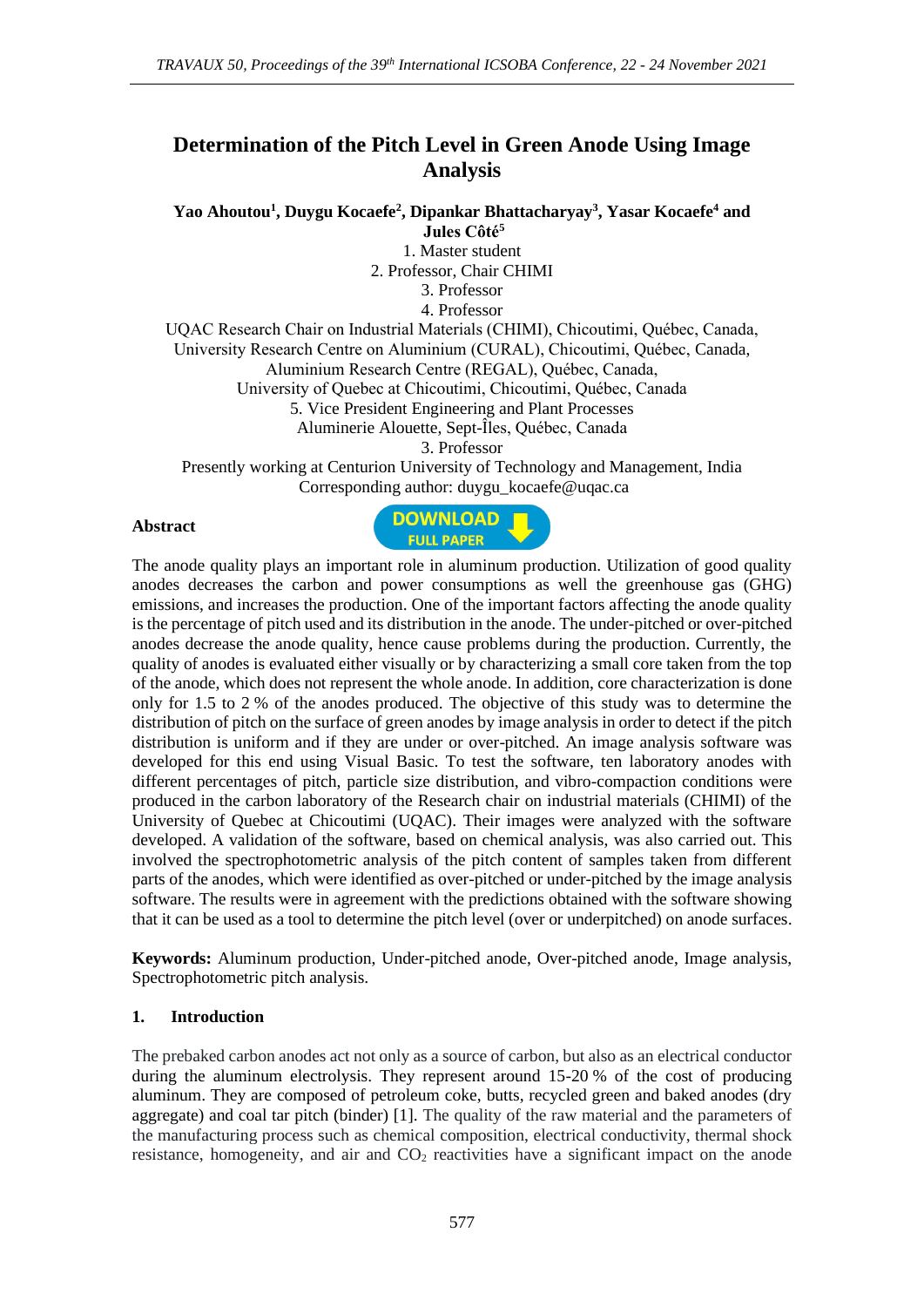properties. Therefore, the quality of raw materials affects the energy and carbon consumption, production cost, and greenhouse gas (GHG) emissions.

It is also well-known that the quantity and the distribution of pitch in an anode are two of the important parameters affecting the anode properties [2-3]. The over-pitching significantly increases the quantity of volatiles, thus the greenhouse gas (GHG) emissions. This also leads to an overload in the volatile burning systems, hence greatly increases the fire risk. The release of large quantities of volatiles also result in crack formation in anodes. On the other hand, underpitched anodes are more porous (less dense). They have high electrical resistivity. Utilization of such anodes increases the energy and carbon consumption. The uneven distribution of the pitch leads to the generation of cracks in the anode during baking and causes variations in the consumption of anode during electrolysis. However, there is no technology that can be used in the plant for quickly estimating the pitch percentage and its distribution in the anodes. The quality control concerning the pitch level is based on a visual inspection (color and surface finish) by the operators. The aim of this study is to develop a method based on image analysis to determine the distribution and the level of pitch on the green anode surfaces.

Image analysis is a well-known technique used in various fields such as analysis of medical x-ray images [4], extraction of character chains from overlapping images of text and its background [5], correlation of variations in chemical analysis, process parameters and mechanical properties of microstructures in steel industry [6], characterization of porous structures of copper [7].

The image analysis is vastly used in the field of aluminum. Solymar et al. [8] studied the microstructure of bauxite by digital image analysis using a scanning electron microscope and a micro analyzer electron probe. Martinent-Catalot et al. [9] have developed a new method of analysis of digital color images to characterize and identify different types of alumina used by aluminum smelters. Swillo and Perzyk [10] analyzed the surface of primary aluminum after casting to detect the surface defects.

Image analysis is also used for anodes and its raw materials mostly using the optical or scanning electron microscopes. Rorvik et al. [11] characterized the components of a green anode and the porosity of coke particles using optical microscopy and digital image analysis. Tessier et al. [12] used image analysis to determine the composition of the anode cover material. Bowers et al. [13] developed an imaging technique to determine the porosity, shape, and size of the calcined coke. Adams et al. [14] conducted an image analysis study for pitch in anodes. The aim of this study was to determine whether semi-automatic image analysis could give the appropriate amount of pitch for a defined size distribution of coke particles. However, their method was only applicable to large particles. Saravanan and Society [15] have proposed a new algorithm to preserve contrasts, sharpness, shadow, and image structure. Bhattacharyay et al. [2] focused on the development of a technique that can be used to analyze the distribution and amount of pitch, coke, pores and cracks on the surface of a green anode. These studies were mostly carried out in the laboratory. To our knowledge, there is no reported study to investigate the entire surface of an anode. The present study focuses on image analysis technique to identify pitch distribution on the surface of a green anode in real time. To do this, an image analysis software using the Canny algorithm and the distribution of primary colors, red, green, and blue (RGB), was developed. In addition, the Gauss filter is used to cancel the noise generated by the Canny algorithm. The software can determine if the surface of the anode is over-pitched or under-pitched. It can also determine if the pitch distribution on the anode surface is homogeneous or not.

The laboratory anodes with properties similar to those of the industrial anodes can be produced in the laboratory of Chair CHIMI at UQAC. Therefore, the method was first tested and validated in this laboratory. Then, it is tested in the plant with industrial anodes. This article presents the results obtained with the laboratory pilot anodes.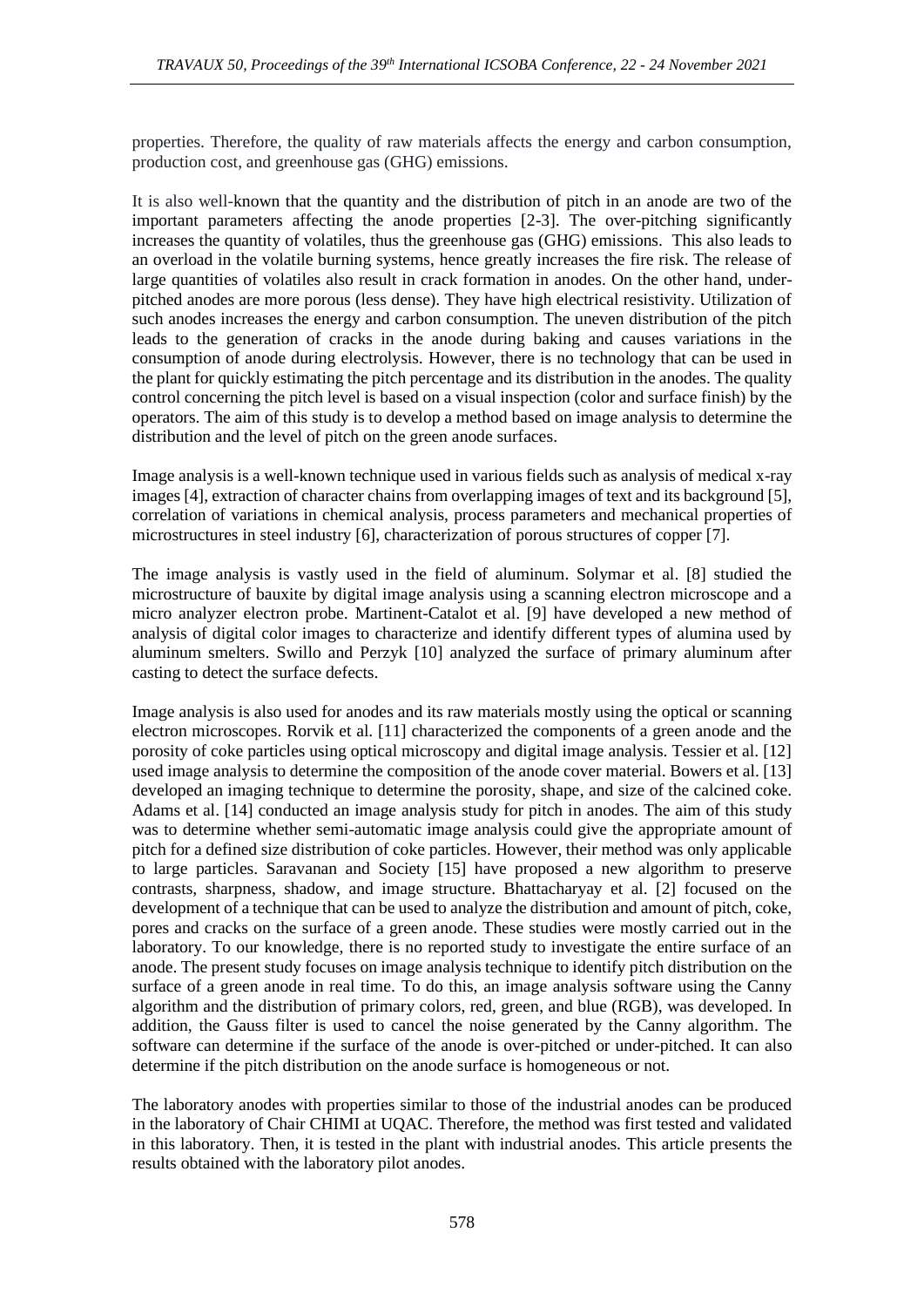comparable. The higher the spectrometer reading is, the higher the percentage of pink (overpitched) regions is. Similar results were obtained for all the anodes. These results show that the over-pitched regions can be identified with the image analysis software.



**Figure 13. Spectral readings for pitch and image software predictions of pitch percentage (pink regions) for different sections of anode 1.** 

## **5. Conclusions**

A simple system consisting of a camera and a light source was constructed to illuminate the anode surface. The developed image analysis software can quickly analyze the distribution of pitch on the surface of green anodes. It also determines whether the anode surface is over-pitched or underpitched.

As it is well-known, it is difficult to predict the overall quality of the anode only from the conditions of its surfaces. However, the surface conditions are inspected by the operators, and the interpretation of each operator might be different. This software is meant to automatize the evaluation of the anode surface and eliminate the human error. It seems to be working well. The regions identified as over-pitched by the image analysis software on all the anodes were analyzed with spectrophotometry and the results confirm the predictions of the software.

## **Acknowledgements**

The technical and financial support of Aluminerie Alouette Inc. as well as the financial support of the National Science and Engineering Research Council of Canada (NSERC), Développement économique Sept-Îles, the University of Québec at Chicoutimi (UQAC), and the Foundation of the University of Québec at Chicoutimi (FUQAC) are greatly appreciated. The authors would also like to thank Dr. Samir Sahli for his valuable suggestions on the improvement of the efficiency of the analysis.

## **References**

- 1. Kristine L. Hulse, *Anode manufacture: raw materials, formulation and processing parameters*, 1<sup>st</sup> edition, R & D Carbon Ltd., Sierre, Switzerland, 2000, 416 pages.
- 2. Dipankar Bhattacharyay et al., Determination of Coke, Pitch and Pores/Cracks in Green Anode by Image Analysis, *Journal of Surface Engineered Materials and Advanced Technology*, 2013, vol. 3, pp. 1-6.
- 3. André Proulx, Optimum binder content for prebaked anodes, *Light Metals* 1993, pp. 657-661.